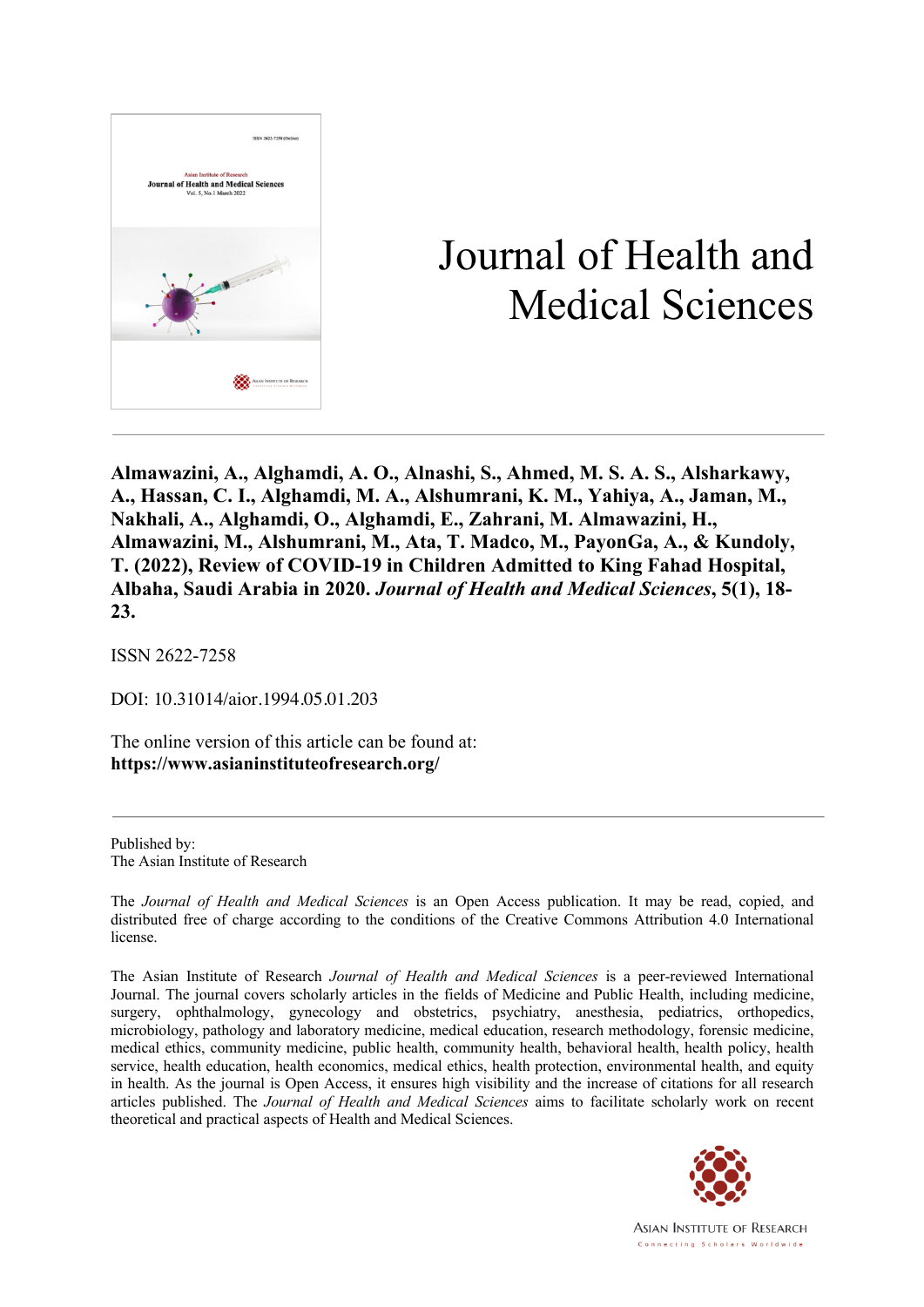

# Review of COVID-19 in Children Admitted to King Fahad Hospital, Albaha, Saudi Arabia in 2020

Abdulmajid Almawazini<sup>1</sup>, Ahmed Obaidalla Alghamdi<sup>1</sup>, Sinan Alnashi, Mohammed Seif Aldin Suliman Ahmed<sup>1</sup>, Ali Alsharkawy<sup>1</sup>, Chafik Ibrahim Hassan<sup>1</sup>, Mohammed Ahmed Alghamdi<sup>2</sup>, Khalid Mohammad Alshumrani<sup>2</sup>, Ahmed Yahiya<sup>3</sup>, Mohammed Jaman<sup>3</sup>, Abdulla Nakhali<sup>3</sup>, Osama Alghamdi<sup>3</sup>, Essam Alghamdi<sup>3</sup>, Mohammed Zahrani<sup>3</sup>, Hazem Almawazini<sup>4</sup>, Mohammad Almawazini<sup>5</sup>, Mohammad Alshumrani<sup>6</sup>, Tamer Ata<sup>7</sup>, Marjorrie Madco<sup>8</sup>, Aesa PayonGa<sup>8</sup>, Thara Kundoly<sup>8</sup>

- <sup>1</sup> Consultant pediatrician, KFH Albaha
- 2 Medical student, Albaha University
- 3 Pediatric resident, KFH Albaha
- <sup>4</sup> GP, Cairo University
- 5 Pharmacist, KFH Albaha
- 6 Consultant Gastroenterologist, KFH Albaha
- 7Consultant Microbiologist, Infection Control Department
- <sup>8</sup> Nurse, Infection control department

Correspondence: Dr Abdulmajid Almawazini. Consultant pediatric cardiologist. Email: amawazini@gmail.com. Tel: 00966508294471.

#### **Abstract**

Background: The coronavirus disease (COVID-19) is caused by the severe acute respiratory syndrome coronavirus 2 (SARS-CoV-2). It was first identified at the end of 2019 in Wuhan City, China and then spread worldwide. Objectives: The study aimed to evaluate COVID-19 symptoms, signs, management, and outcomes in admitted children. Methods: This retrospective cohort study was conducted at King Fahad Hospital, Albaha, Saudi Arabia, which is designated as the center for COVID-19 patients. Data were collected retrospectively between Apr 2020 and Mar 2021. The protocols of health authorities in Saudi Arabia were used for the diagnosis and management of all patients. Results: Positive test results were confirmed in 95 patients. Of these, 44 (46%) were males and 51 (54%) were females. Fever, cough, nasal congestion, sore throat, myalgia, and upper respiratory tract infections were the most common symptoms. The common comorbidities in this cohort were respiratory diseases (19%), type1 diabetes mellitus (16%), followed by obesity (11%), chronic kidney disease (4%), congenital heart diseases (2%), while in (48%) pts no comorbidity factors were reported. Fever was the most frequent symptom, reported in 95% of patients. Multisystem inflammatory syndrome (MIS-C) has been reported in one patient. Guillain-Barre syndrome was reported in one female patient and Kawasaki symptoms in one male patient. No mortality was reported. Conclusion: Most children with COVID-19 presented with mild clinical manifestations and good outcomes. No mortality was reported in this study. Obesity is a serious comorbidity and risk factor for severe diseases.

**Keywords:** COVID-19, SARS-CoV-2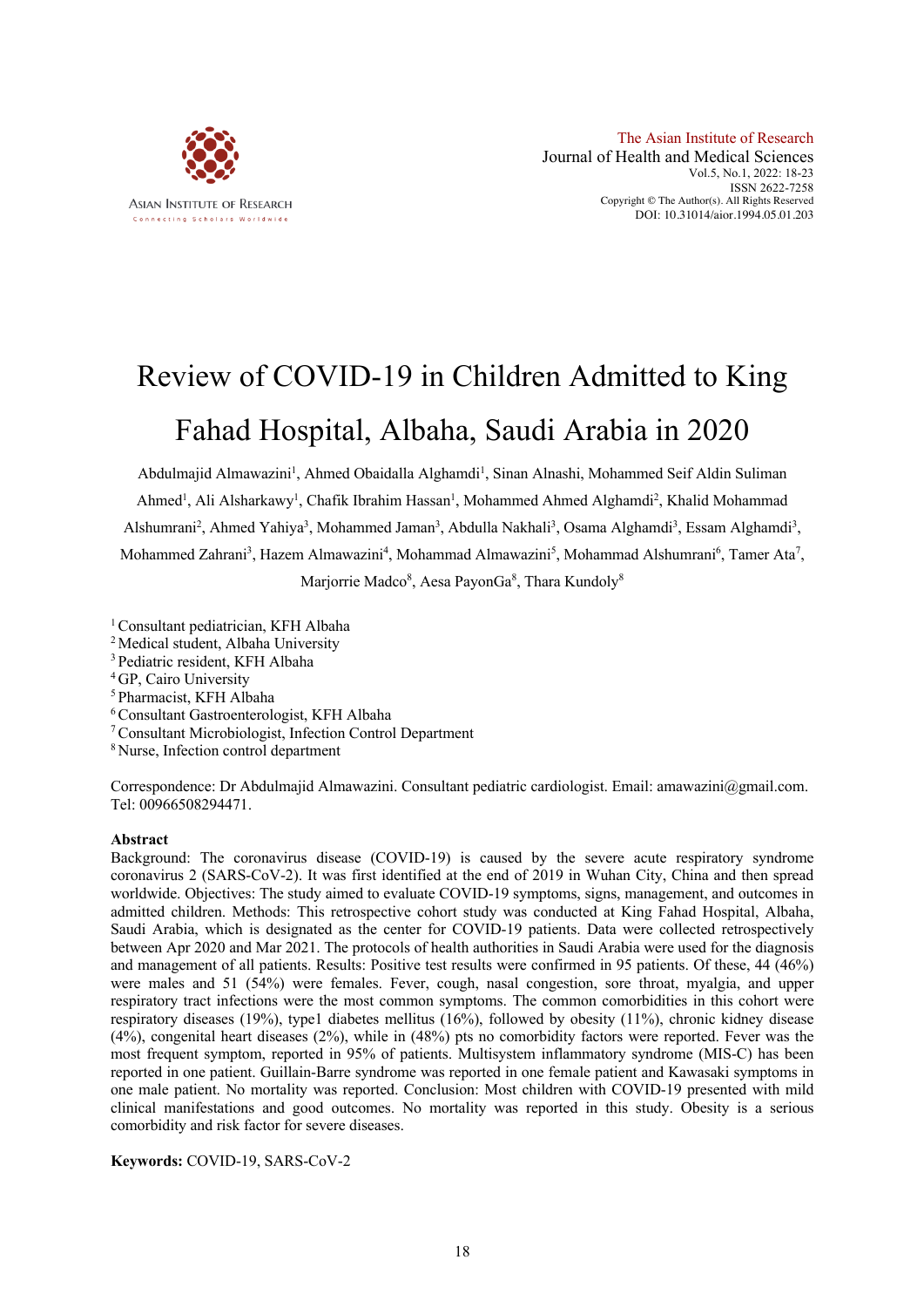**Abbreviations:** URT; upper respiratory tract. GIT; gastrointestinal tract. PICU; pediatric intensive care unit. KFH; King Fahad Hospital. BMI; body mass index. IVIG; Intravenous immunoglobulin. CKD; chronic kidney disease. SD; standard deviation. P value; probability of chance. COVID; coronavirus disease.

#### **Introduction**

The coronavirus disease (COVID-19) is caused by the severe acute respiratory syndrome coronavirus 2 (SARS-CoV-2) [Li Q et al, 2020, Castagnoli R, et al 2020]. It was started and identified at the end of 2019 in Wuhan city, China, and then spread all over the world [Bi Q et al 2020]. World Health Organization (WHO) declared COVID-19 as a pandemic disease in March 2020 [WHO media briefing on COVID-19, 2020, WHO Living guidance**,**2021]. Prevalence of disease differs among countries [AAP, Post-COVID-19 conditions 2019]. American Academy of Pediatrics provides that children have same risk of infection as the adult but present with mild clinical manifestations [Shekerdemian LS et al, 2019, Zimmermann P et al 2020]. Upper respiratory tract infection, fever, cough, and rhinorrhea are the common presentation signs, while nausea, vomiting, and diarrhea are reported as first symptoms in some cases. Loss of the sense of taste and loss of smell can be seen in children, and its incidence increases with increasing age in children [Dong Y et al, 2019, Timothy G et al 2021]. No significant differences have been reported between male and female children [Timothy G al 2021, De Lusignan S et al 2020]. Children can have COVID-19 through close contact with positive family members and with other students in the school [Sophia T, Ekaterini S 2021, Zhang JJY et al 2020, Li F et al, 2021, Brandon MH et al 2020]. Some laboratory changes reported in some cases include: Lymphocytosis, lymphopenia, neutropenia, high liver and muscle enzymes, increased lactate dehydrogenase, elevated C-reactive protein (CRP) level, elevated erythrocyte sedimentation rate, and elevated D-dimer [Chen W et al 2020, Mehra MR et al 2020]. Supportive care and oxygen supply were the main therapies in children with hypoxia. Remdesivir was the first antiviral gent, approved by FDA for treatment of COVID-19 used in the treatment of hospitalized patients. Remdesivir and hydroxychloroquine, both with and without azithromycin, tocilizumab, and convalescent plasma, were used as therapeutic options in children with severe disease course in a North American study [Mehra M et al 2020, Shen KL et al, 2020]. Corticosteroids and IVIG improve survival in severe cases. Saudi Arabia was among the first countries to implement early and unprecedented precautionary measures to prevent COVID-19 before reporting the first case in the country on March 2nd, 2020 (Algaissi AA et all, WMA Declaration of Helsinki 2013).

## **Objective**

This study aimed to evaluate COVID-19 symptoms, signs, diagnostic tests, management, and outcome in admitted children.

## **Methodology**

This retrospective cohort study was conducted at King Fahad Hospital, Albaha, Saudi Arabia, which is designated as the center for accepting and managing the patients who had positive COVID-19. Data were retrospectively collected between April 2020 and March 2021. The protocols of the health authorities in Saudi Arabia were applied for diagnosis, admission, and management [Algaissi AA et all, WMA Declaration of Helsinki 2013]. A nasopharyngeal swab PCR was performed to confirm the disease (table1). The patient was admitted to the hospital if his score was  $\geq 4$ , isolated, and started on management until his swab result ready. Management was initiated for all admitted patients and modified according to swab results. Positive patients were admitted to isolated COVID words for 14 days and managed by a corona team. Three negative swab results obtained 24 hours apart were requested before discharge. All included children were aged 1–14 years and had a positive corona test. Presence of fever, cough, and shortness of breath, sore throat, rhinorrhea, headache, diarrhea, and vomiting were the important signs checked. Contact with confirmed cases or a history of travel abroad in the last 14 days prior to symptom onset were considered exposure risks for acute respiratory illnesses. Chronic obstructive lung disease, chronic renal failure, coronary artery disease, heart failure, immunocompromised patients, bronchial asthma, diabetes, and obesity were considered comorbidity risk factors. Mild cases received supportive and symptomatic treatment, while corticosteroids, prophylactic dose of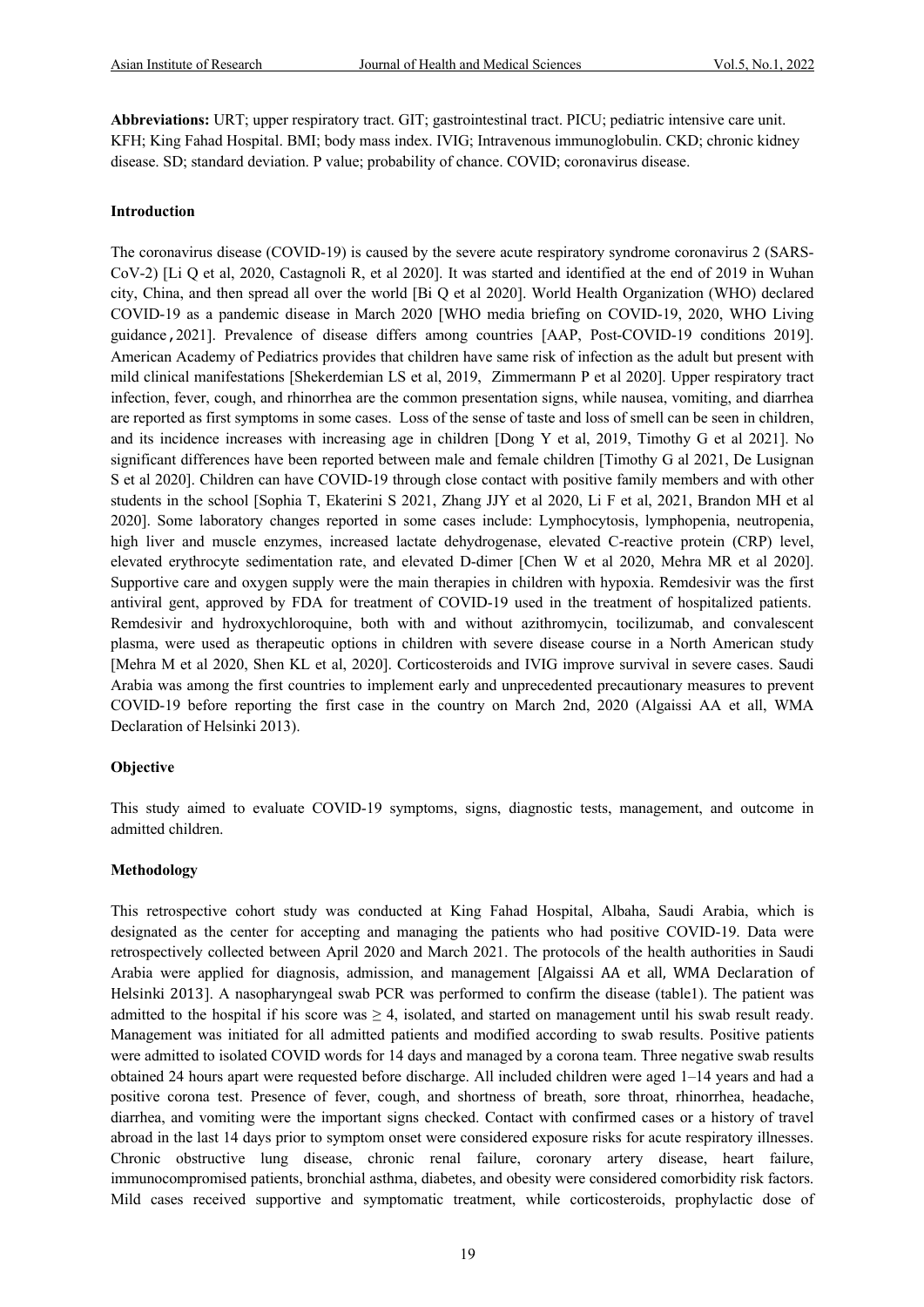enoxaparin, and antiviral medications were started for ten days when patient developed hypoxia and pneumonia. Statistical significance was calculated by SPSS version 23.0. P-value was considered significant if equal or less than 0.05. The study was approved by the scientific research committee and King Fahad Hospital Albaha Institutional Review Board. Patient privacy was ensured. The principles of the Helsinki Declaration were respected in this cohort [WMA Declaration of Helsinki 2013]. The authors declared that they had no funding and no conflicts of interest.

| Risks of acute respiratory illnesses                                                        | score          | score |  |  |  |
|---------------------------------------------------------------------------------------------|----------------|-------|--|--|--|
| 1. Exposure risks:                                                                          | pediatric      | adult |  |  |  |
| • History of travel abroad                                                                  | 3              | 3     |  |  |  |
| Contact with confirmed case COVID-19                                                        |                | 3     |  |  |  |
| • Working in health care facility                                                           |                | 3     |  |  |  |
| • Exposure to camel's product                                                               | 3              | 3     |  |  |  |
| 2. clinical symptoms and signs:                                                             | score          | score |  |  |  |
| $\bullet$ Fever.                                                                            | $\overline{4}$ | 4     |  |  |  |
| Cough.                                                                                      | 4              | 4     |  |  |  |
| Shortness of breath                                                                         | 4              | 4     |  |  |  |
| • Headache, sore throat, or rhinorrhea.                                                     |                |       |  |  |  |
| • Nausea, vomiting, or diarrhea.                                                            |                |       |  |  |  |
| Chronic renal failure.                                                                      |                |       |  |  |  |
| $\bullet$ CAD.                                                                              |                |       |  |  |  |
| • Heart failure.                                                                            |                |       |  |  |  |
| • Immunocompromised.                                                                        |                |       |  |  |  |
| Admission if score 4 and more, do nasopharyngeal swab. Isolation 14 days for positive test. |                |       |  |  |  |
| Discharge after three negative tests with 24 hours apart.                                   |                |       |  |  |  |

Table1: Saudi Ministry of health protocol for COVI-19, march 2020.

#### **Results**

Due to strict measures in Saudi Arabia applied on Mar 2020 to limit spread of disease, total of 350 children were admitted with score  $\geq$  4 and symptoms and signs of suspected COVID-19. The mean age was 7 years (SD 2.57),  $P = 0.006$ ; positive test confirmed in 95 patients (27%), 44 (46%) were male, and 51(54%) were female. Fever was the most frequent symptom, reported in 95% of patients. Other symptoms frequently reported were cough (58%), rhinorrhea or nasal congestion (67%), myalgias (17%), fatigue (12%), sore throat (32%), and dyspnea (26%). The median duration of cough was 5-7 days. Headache was the common neurological symptom reported in 35% of patients. Diarrhea was observed in 37% of the patients. The presenting vital signs showed a median heart rate of 92 bpm and median temperature of 38.5 °C. The duration of admission was 14 days. Patients were admitted to the pediatric corona ward. Six patients 6% were admitted to the pediatric intensive care unit (PICU). The most common comorbidities in this cohort were respiratory diseases reported in 18 (19%)  $p=0.16$ , Type1 diabetes mellitus was reported in 15 (16%) patients p=0.18. Obesity was reported in 10 (11%) patients with high BMI (95% CI [1.3-2.1], (P = 0.21). Chronic kidney disease (CKD) in 4 (4%) patients (P = 0.24). Congenital heart diseases reported in 2 (2%) patients  $p= 0.33$ . No comorbidities reported in others 46 (48%) patients (table2). Multisystem inflammatory syndrome in children (MIS-C) was diagnosed in one male patient, who had severe pneumonia associated with liver and kidney impairment. This patient was critically ill and was managed in the PICU. Severe bilateral pneumonia was diagnosed in one obese patient with BMI was (>35). Guillain Barre` Syndrome developed in 4 year old girl. The condition started with cough and fever, and contact to parents positive COVID, in the second day after URTI symptoms, she developed inability to walk and ascending paralysis, COVID test came positive and the patient was diagnosed as GBS, axonal type by nerve conduction velocity, with quadriparesis. Power in the lower limbs was 2–3 and power in the upper limbs was 3–4, with absent reflexes in all limbs, given three courses of IVIG, followed by nine months of oral prednisolone, and extensive physiotherapy with a very good response and minimal residual weakness in the proximal muscles of the lower limbs. Two patients had high levels of pancreatic enzymes. No gastrointestinal bleeding was reported.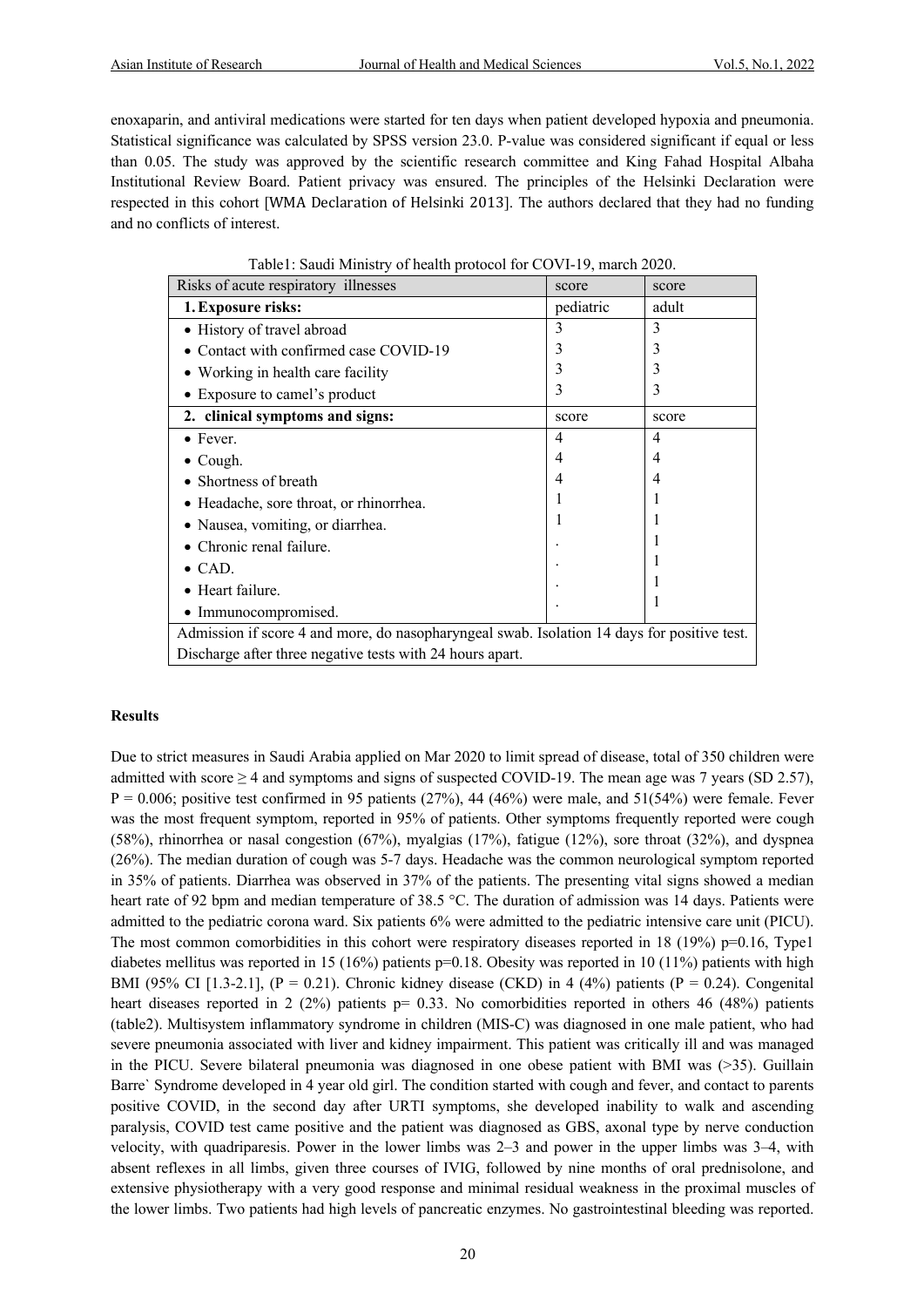Kawasaki-like disease was confirmed in one patient with persistent fever, skin rash, conjunctivitis, and coronary artery ectasia confirmed by echocardiography. Diarrhea**,** vomiting, and abdominal pain without respiratory symptoms were observed in 9 (9%) patients. The overall mortality calculated zero in this cohort. Elevated leukocyte levels (35%), erythrocyte sedimentation rates (25%), and C - reactive protein levels (21%), lactate dehydrogenase levels (19%), neutropenia (2%), lymphopenia (8%), and lymphocytosis (30%) were observed. Kidney dysfunction has been reported in two severely ill children. The highest number of positive patients reported in May, Jun, and Jul 2020, (table3).

| Findings    | 95 pts         | Percent | Male           | Female         | P value |
|-------------|----------------|---------|----------------|----------------|---------|
| Fever       | 90             | 95%     | 42             | 48             | 0.04    |
| Cough       | 55             | 58%     | 27             | 28             | 0.06    |
| Dyspnea     | 25             | 26%     | 11             | 14             | 0.15    |
| Rhinorrhea  | 64             | 67%     | 31             | 33             | 0.05    |
| Sore throat | 30             | 32%     | 16             | 14             | 0.12    |
| Headache    | 33             | 35%     | 15             | 18             | 0.13    |
| Vomiting    | 15             | 16%     | 8              | 7              | 0.18    |
| Diarrhea    | 35             | 37%     | 18             | 17             | 0.07    |
| No smell    | 5              | $5\%$   | $\overline{c}$ | 3              | 0.22    |
| No taste    | 3              | 3%      |                | $\overline{2}$ | 0.31    |
| Respiratory | 18             | 19%     | 10             | 8              | 0.16    |
| Type1 DM    | 15             | 16%     | 9              | 6              | 0.18    |
| Obese       | 10             | 11%     | 6              | 4              | 0.21    |
| <b>CKD</b>  | $\overline{4}$ | 4%      |                | 3              | 0.24    |
| <b>CHD</b>  | $\overline{c}$ | 2%      |                |                | 0.33    |

Table 2: Common symptoms, signs, and comorbidity in positive test pts

Table 3: Distribution of positive cases per month

| <b>Months</b> | suspected | positive       | $\frac{0}{0}$ |
|---------------|-----------|----------------|---------------|
| Apr 20        | 30        | 6              | 20%           |
| May20         | 60        | 24             | 40%           |
| Jun20         | 64        | 26             | 41%           |
| Jul20         | 40        | 11             | 28%           |
| Aug20         | 30        | 8              | 27%           |
| Sep20         | 30        | 5              | 17%           |
| Oct20         | 30        | 4              | 13%           |
| Nov20         | 13        |                | $8\%$         |
| Dec20         | 12        | 3              | 25%           |
| Jan21         | 16        | 4              | 25%           |
| Feb21         | 15        | $\overline{2}$ | 13%           |
| Mar21         | 10        |                | 10%           |

#### **Discussion**

The health authorities in Saudi Arabia immediately applied clear protocols for COVID-19 and implemented strict measures to limit and manage the spread of disease on March 2020 and modified it upon the situation of the disease. Consistent with other published studies, this cohort revealed that history of previous respiratory diseases, diabetes mellitus type1, and obesity were the most common comorbidities associated with severe cases on positive COVI-19 reported in admitted children, and obesity reported more common in male children [Zhang JJY et al 2020, Li F et al, 2021, Brandon MH et al 2020]. Fever, cough, dyspnea, rhinorrhea, chills, upper respiratory tract infection, myalgia, fatigue, and sore throat were the most common symptoms on presentation [Dong Y et al, 2019, Timothy G al 2021]. Gastrointestinal symptoms, myalgia, were reported less common. These results are consistent with WHO findings and other international studies [Li Q et al, 2020, Castagnoli R,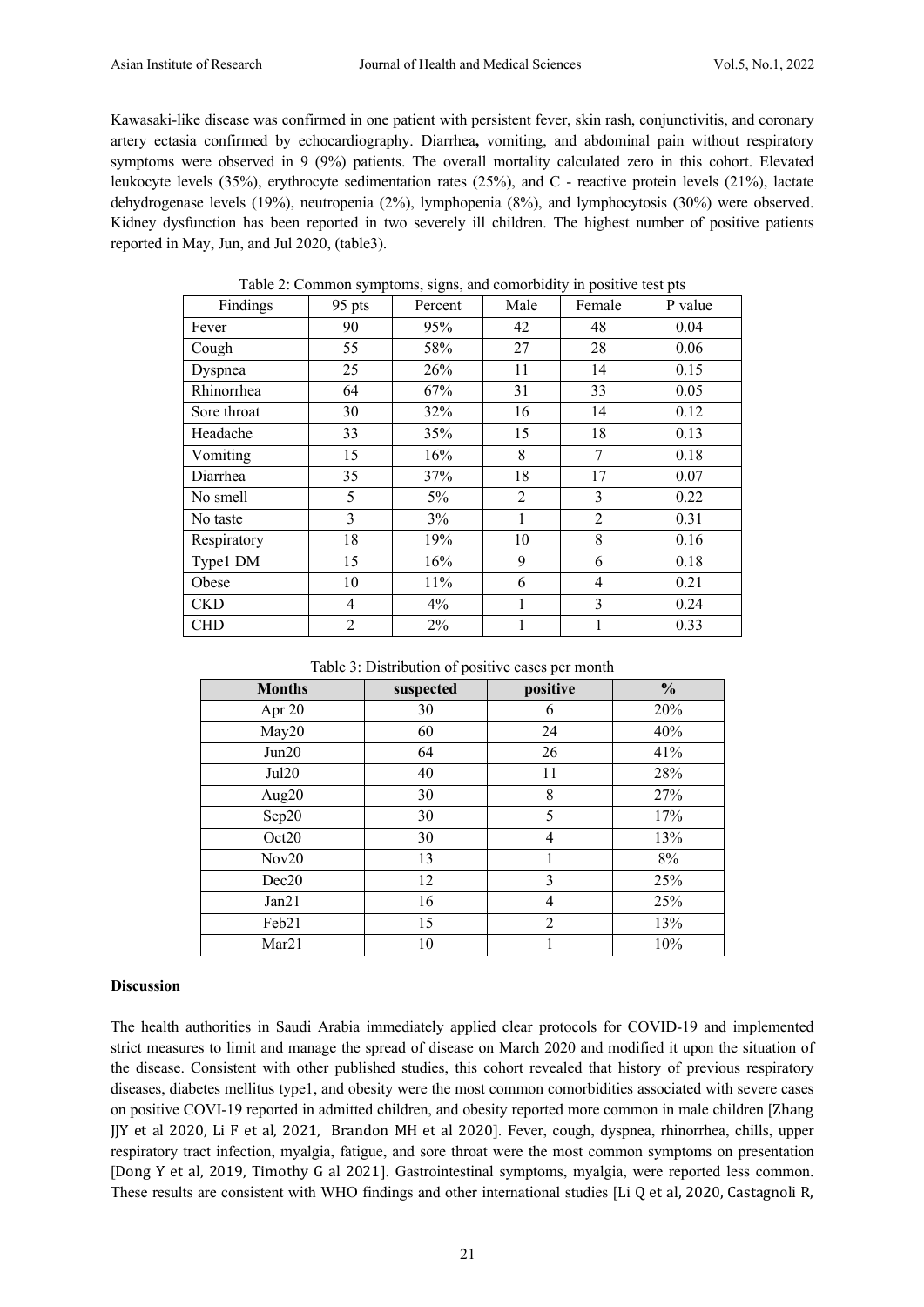et al 2020, Bi Q et al 2020]. Our cohort reported a zero mortality rate, compared with worldwide COVID-19 mortality was 6.9%, US mortality 3.8%, Spain 10.2%, Italy 12.8% and China 4.0% [7-8-10]. This is the first study in Albaha area focused on the epidemiology, clinical presentation, and management strategies of children with COVID-19. Among the children evaluated for suspected COVID-19, 28% were confirmed to have COVID-19. 98.6% had a history of exposure to infected family members. We observed that most children were asymptomatic or had a mild disease course, and there was no significant difference between affected girls and boys with COVID-19, as reported in other studies (Shekerdemian LS et al, 2019, Zimmermann P, Curtis N 2020, Dong Y et al, 2019). Regarding our protocol, the hospital admission for positive patients was 14 days (Algaissi AA et all, 202, WMA Declaration of Helsinki 2013). In our cohort, 75% of the patients had mild symptoms. The detection of asymptomatic children was important to decrease the transmission process [Bi Q et al 2020, Sophia T, Ekaterini S 2021]. International studies have confirmed that severe illness is far less frequent in children than in adults (Bi Q et al 2020, WHO media briefing on COVID-19, 2020). Only six patients (6%) were admitted to the PICU. Radiological imaging was not routinely performed in children with suspected or confirmed COVID-19 (Chen W et al, 2020, Mehra MR et al 2020). Leukopenia was considered a predictor of a severe disease course in children because it was detected in critically ill children, while normal laboratory workup was reported in asymptomatic and mild cases (Timothy G al 2021, Li F et al, 2021, Brandon MH et all 2020). MIS-c was reported in one critical patient in our study. Favipiravir, intravenous immunoglobulin (IVIG), hydroxychloroquine, and corticosteroid were used as therapeutic options in children with severe disease courses consisting of international studies. We believe that supportive care in pediatric cases remains the main therapeutic option, as reported in the literature (De Lusignan S et al 2020, Mehra M et al 2020, Shen KL et al, 2020].

#### **Limitations**

The short follow-up period and retrospective review of affected children were considered limitations of this cohort. More research needs to be done on optimizing the treatment and outcome of COVID-19 in children.

#### **Conclusion**

This cohort study reported that the clinical presentation was mild with good outcomes in children admitted with positive COVID-19. Highly negative swab test results have been reported for suspected cases. The overall mortality rate of the admitted children was zero. The study revealed that age, sex, did not affect the occurrence of hospital course of the patients. Obesity is a major comorbidity in critically ill patients. More research is needed to optimize the treatment and outcome of COVID-19, especially after the widespread application of the corona vaccine in Saudi Arabia.

#### **References**

- Li Q, Guan X, Wu P, Wang X, Zhou L, Tong Y, et al. Early Transmission Dynamics in Wuhan, China, of Novel Coronavirus-Infected Pneumonia. N Engl J Med, 2020 Mar 26;382(13):1199-1207. doi: 10.1056/ NEJMoa 2001316. Epub 2020 Jan 29.
- Riccardo Castagnoli, MD; Martina Votto, MD; Amelia Licari, MD; Ilaria Brambilla, MD, PhD; Raffaele Bruno, MD; Stefano Perlini, MD; Francesca Rovida, PhD; Fausto Baldanti, MD; Gian Luigi Marseglia, MD. Severe Acute Respiratory Syndrome Coronavirus 2 (SARS-CoV-2) Infection in Children and Adolescents A Systematic Review.JAMA Pediatr. 2020; 174(9):882-889. Doi: 10.1001/jama pediatrics.2020.1467 published online April 22, 2020].
- Bi Q, Wu Y, Mei S, et al. Epidemiology and transmission of COVID-19 in Shenzhen China: analysis of 391 cases and 1,286 of their close contacts. Preprint. Posted online March 27, 2020. medRxiv. doi:10.1101/2020.03.03.20028423].
- World Health Organization (WHO). WHO Director-General's opening remarks at the media briefing on COVID-19, 11 March 2020. Available at: https: //www.who.int/ dg/ speeches / detail/ who-director-general-sopening-remarks-at-the-media-briefing-on-covid-19,11-march-2020 (Accessed on May 01, 2020).
- World Health Organization. COVID-19 clinical management. Living guidance. World Health Organization 2021. This work is available under the CC BY-NC-SA 3.0 IGO licence. WHO reference number: